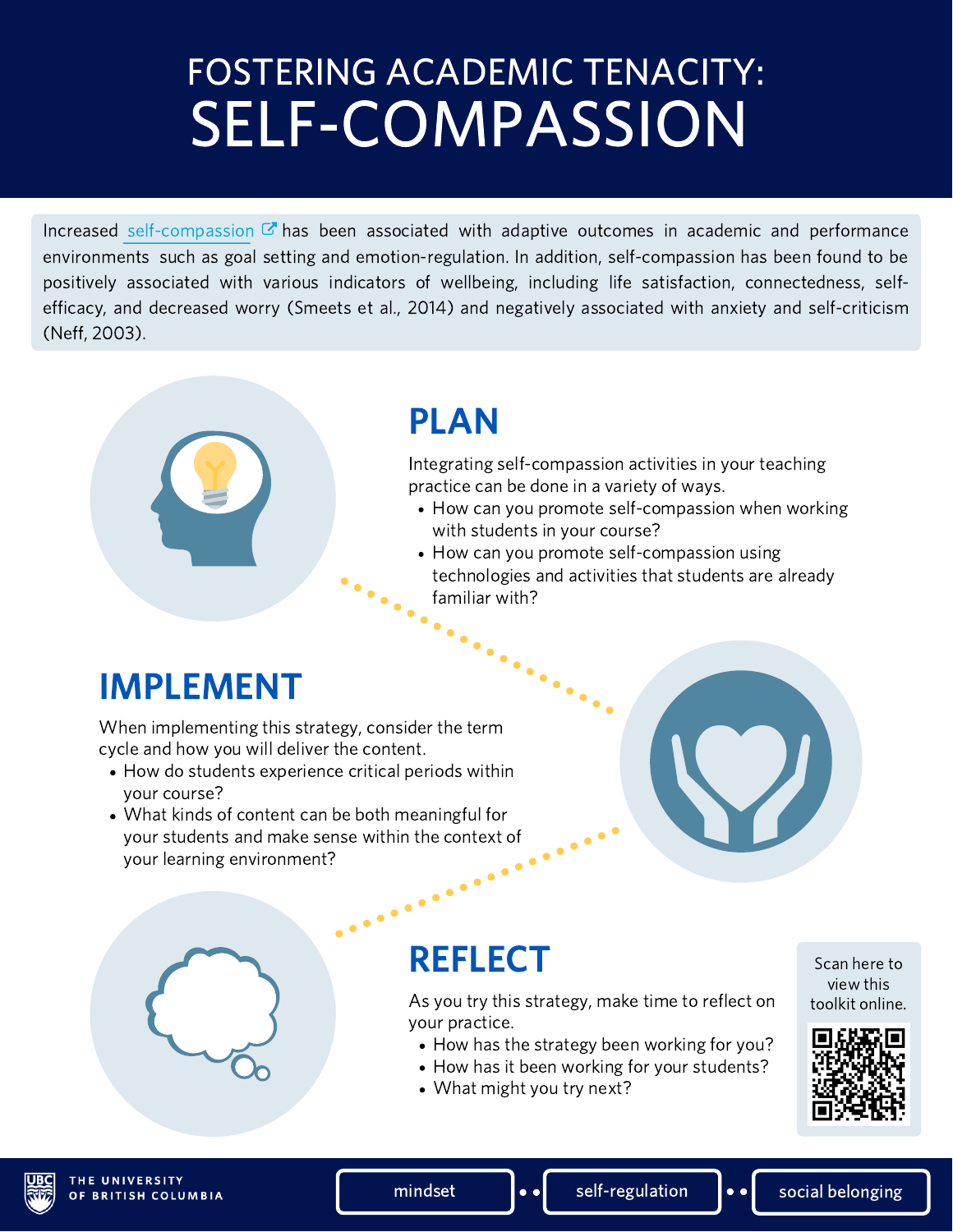## PLAN

As you consider how you would like to embed self-compassion in your course and what tools and activities might work best, consider the following.

#### WHAT

- Reflect on your understanding of [self](https://self-compassion.org/the-three-elements-of-self-compassion-2/) $compassionC$
- Would you like to encourage self-compassion explicitly or implicitly?
	- If you are introducing the concept of selfcompassion to students, consider also sharing why you are talking about this topic - what could you say?
	- If you are integrating activities to promote self-compassion without calling it by name, how can you frame activities so students see value in the activity?

#### WHEN

- Would you like to introduce this content at one, some, or many points in the term?
- When could you introduce the self-compassion activities and why?
- How much time are you able to commit to engaging with self-compassion activities within your course?

#### **HOW**

- Would you like students to engage with the activities independently or collaboratively?
- What kind of activities might prompt meaningful reflection or discussion?
	- $\circ$  For example, [Mentimeter](https://scarfedigitalsandbox.teach.educ.ubc.ca/mentimeter/)  $\sigma$  is a tool that can lend itself to independent and collaborative engagement.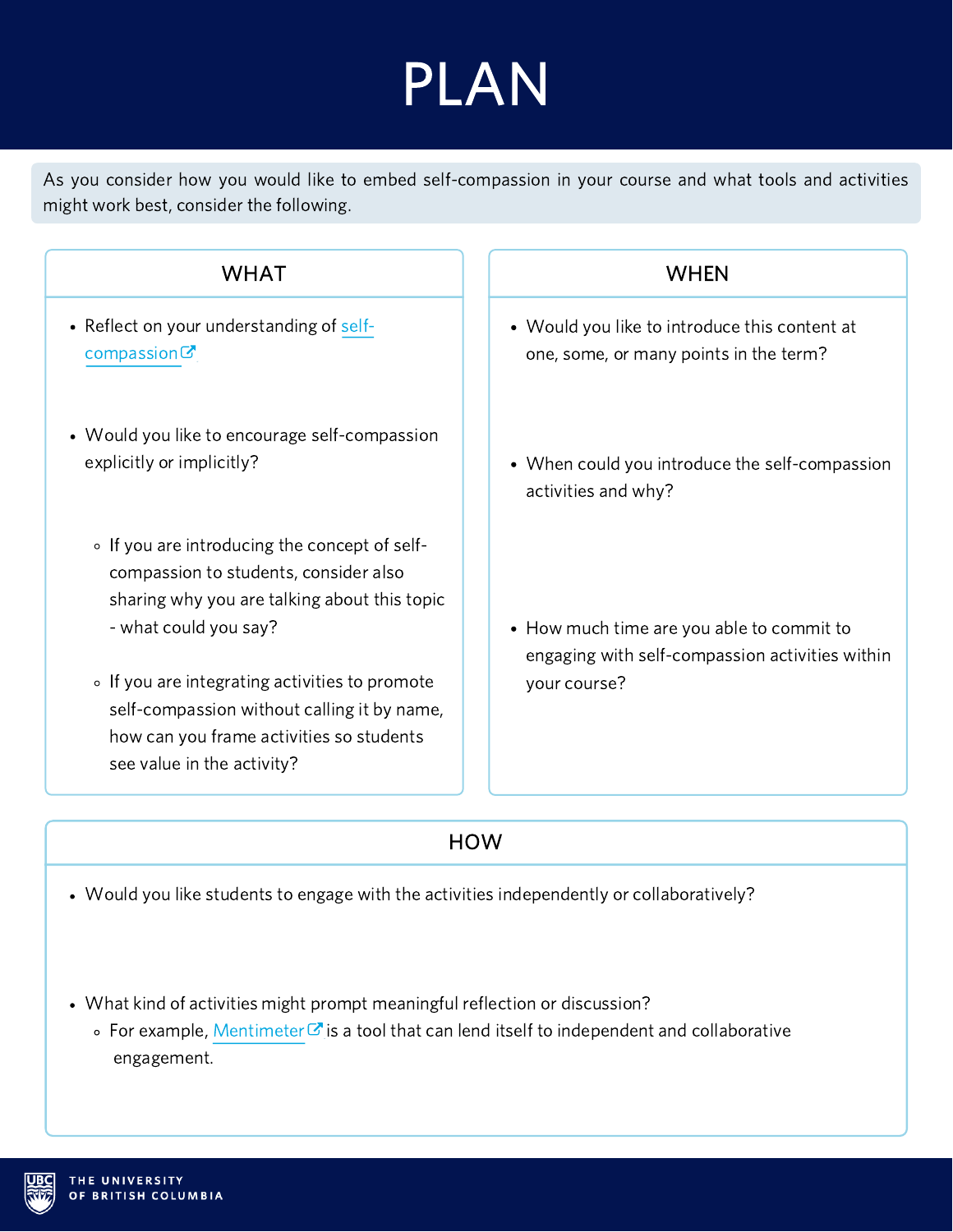## IMPLEMENT

You may find it helpful to draw on the following prompts (adapted from Mosewich et al., 2013; Desmond, 2017) when embedding self-compassion activities within your course.

| <b>Beginning</b><br>of the Term                      | • What are some of the things that you tell yourself about this course and your ability to<br>learn the material?<br>• What could you tell yourself about this course and your ability to do this course, that<br>would help your learning?<br>• Is there alignment between what you currently tell yourself, and what would be helpful?<br>• Write something in your notes that you can return to when you study for your first<br>midterm to remind yourself of how you might talk to yourself about learning in this class. |
|------------------------------------------------------|--------------------------------------------------------------------------------------------------------------------------------------------------------------------------------------------------------------------------------------------------------------------------------------------------------------------------------------------------------------------------------------------------------------------------------------------------------------------------------------------------------------------------------|
| Before the<br>First<br>Midterm                       | • How nervous are you to take the midterm?<br>• How would you support a friend who was nervous about the midterm?                                                                                                                                                                                                                                                                                                                                                                                                              |
| Middle of<br>the Term                                | • What does it feel like (physically, emotionally etc.) to be stressed during an exam?<br>• How have you managed your exam-related stress in the past?                                                                                                                                                                                                                                                                                                                                                                         |
| <b>Before the</b><br>Second<br>Midterm<br>$\bullet$  | • What does it feel like to be overwhelmed?<br>• How overwhelmed do you think your classmates are at this point in the term?<br>• How overwhelmed are YOU right now at this point in the term?<br>• What advice would you give to a classmate if they were feeling overwhelmed?<br>• How could you apply the advice you would give to a classmate to yourself?<br>What are some challenges associated with applying this advice to yourself?                                                                                   |
| <b>Before the</b><br><b>End of Term</b><br>$\bullet$ | • What are some of the things that you tell yourself about this class and your ability to learn?<br>• What could you tell yourself about this class, and your ability to do this class, that would<br>help your learning?                                                                                                                                                                                                                                                                                                      |